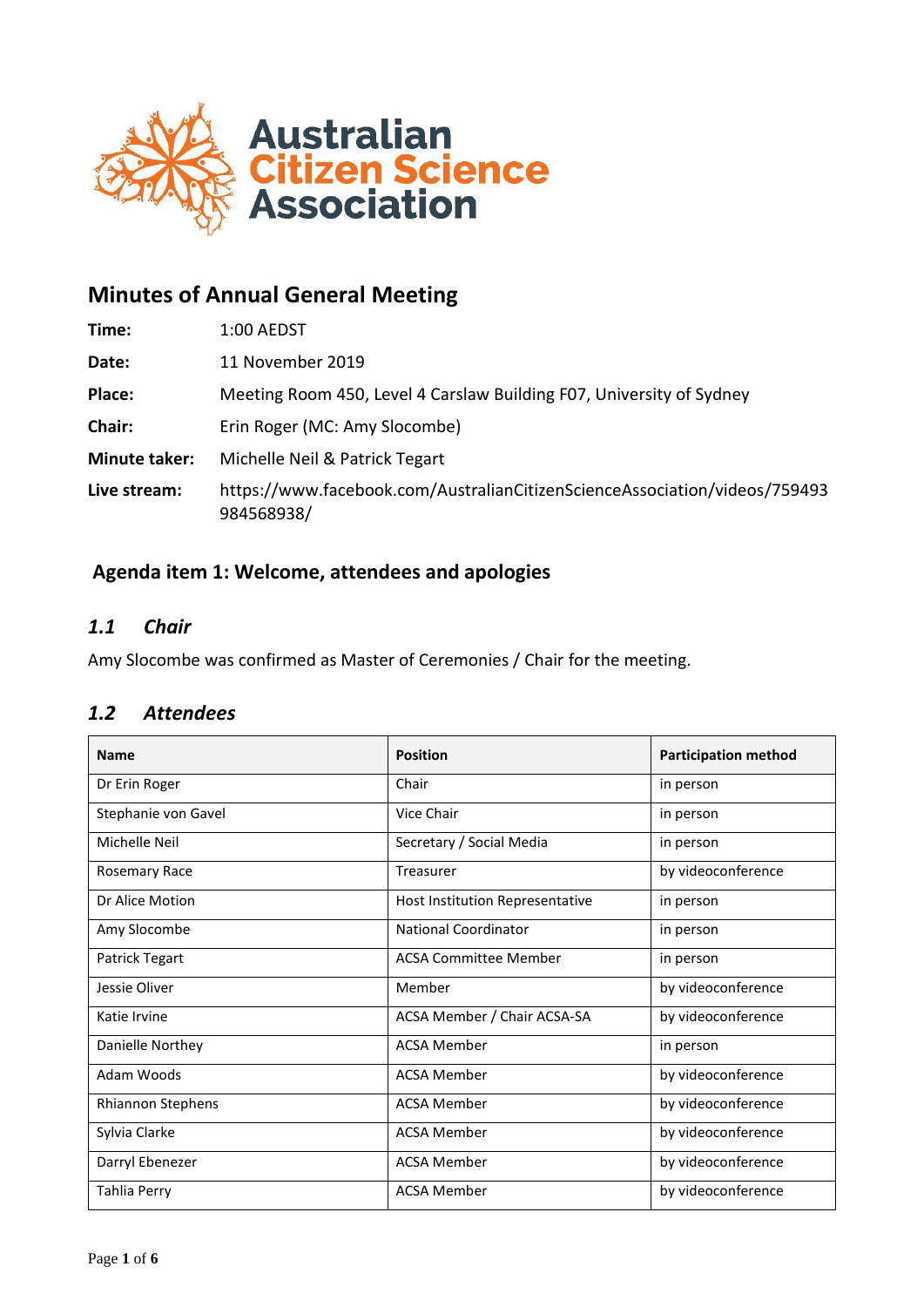| Peter Jones                      | ACSA Member                       | in person          |
|----------------------------------|-----------------------------------|--------------------|
| James Gullison                   | ACSA Member / Chair ACSA-QLD      | by videoconference |
| Rosalinde Brinkman               | <b>ACSA Member</b>                | by videoconference |
| Kade Mills                       | ACSA Member / Chair ACSA-VIC      | By videoconference |
| Queensland Water and Land Carers | <b>ACSA Organisational Member</b> | By videoconference |

## *Proxy:*

Jenn Loder

## *1.3 Apologies*

John Pring, Peter Brenton, Paul Flemons

## *1.4 Meeting open*

The chair declared the meeting open at 1:16pm and that a quorum was present.

## **Agenda item 2: Minutes of previous meeting and matters arising**

## *2.1 Confirmation of minutes*

**Proposed resolution:** That the minutes of the general meeting held on 15/11/2018 be accepted.

**Moved by:** Stephanie Von Gavel

**Seconded by:** Michelle Neil

**Decision:** Resolution carried

## *2.2 Matters arising from the previous minutes*

There were no matters arising.

## **Agenda item 3: Association reports**

| 3.1 Chair's Report   |                                                                                                                                                                                                                                                                                                                                                                                                                                                                                                                                                                                               |
|----------------------|-----------------------------------------------------------------------------------------------------------------------------------------------------------------------------------------------------------------------------------------------------------------------------------------------------------------------------------------------------------------------------------------------------------------------------------------------------------------------------------------------------------------------------------------------------------------------------------------------|
| Document/s tabled:   | Chair's Report                                                                                                                                                                                                                                                                                                                                                                                                                                                                                                                                                                                |
| <b>Presented by:</b> | Erin Roger                                                                                                                                                                                                                                                                                                                                                                                                                                                                                                                                                                                    |
| Key points:          | - Launched new Strategic Plan (2019-2021) and completed an evaluation of<br>achievements under previous Strategic plan (2015-2018).<br>- Analysed membership and community survey results and shared via<br>website and newsletter, and with sister organisations in the United States<br>(CSA), Europe (ECSA) and Asia (CitSci.Asia). Used main findings from survey<br>to help inform development of Strategic plan.<br>- Launched 2019 Seed Grants<br>- Many successful seminars and events run by ACSA Chapters<br>- Signed a Letter of Intent with United Nations Australia to build the |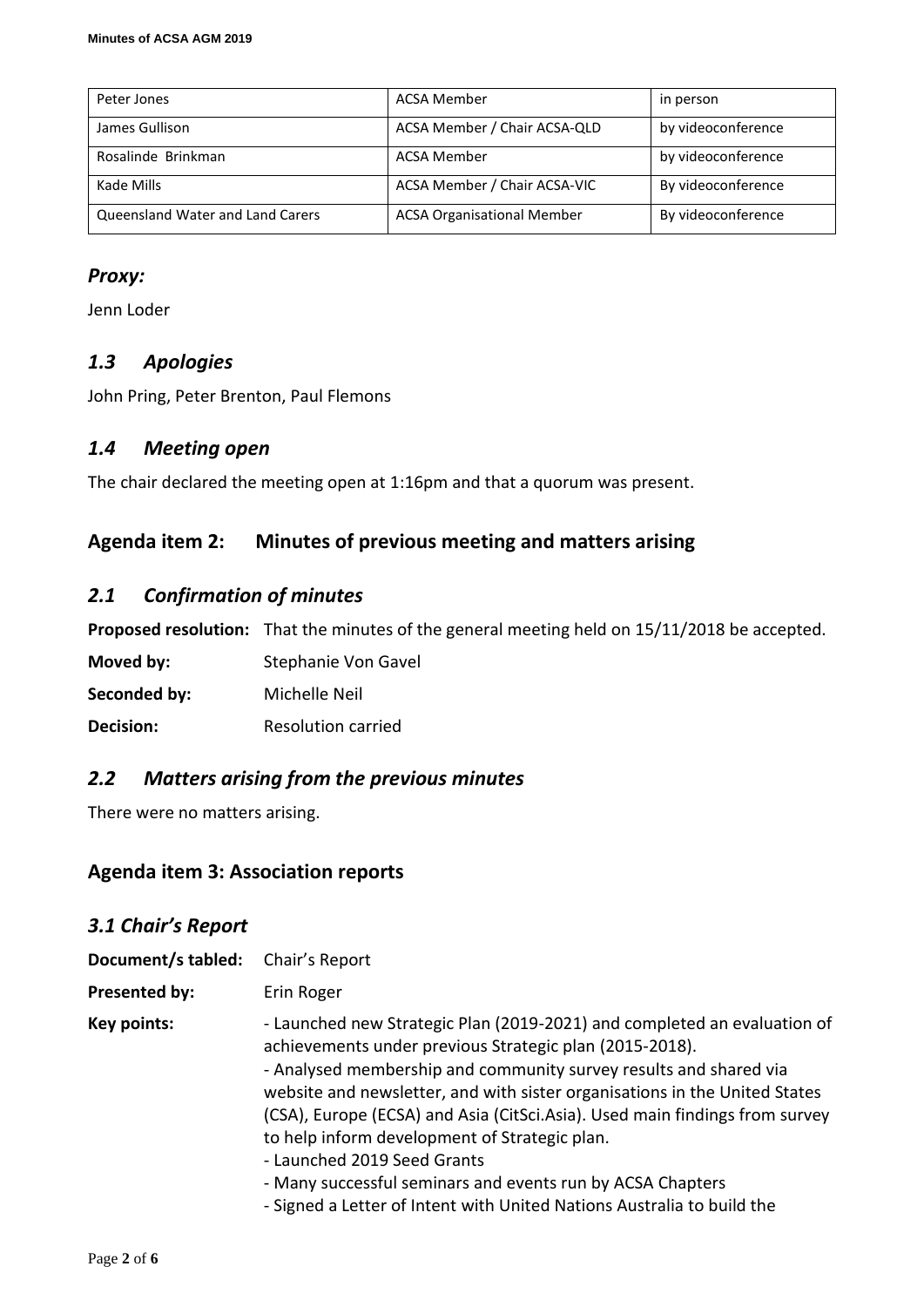relationship and facilitate discussions with the aim of identifying specific opportunities for collaboration in areas of mutual interest and benefit e.g. around Sustainable Development Goals and international initiatives.

- Launched new membership category for organisations and businesses. As of 1 November 2019, have 18 organisational members.

- Distributed monthly general newsletters and quarterly membership newsletters.

- Entered into a financial agreement with the City of Sydney in February to coordinate and deliver citizen science project presentations across library network as part of the city's 2019 citizen science program.

- Strong media coverage with both the Association and its representatives being featured in news articles, on radio and in magazines. February's edition of the Gardening Australia magazine (which had a readership of 601,000) features ACSA within a four-page spread on citizen science.

- Worked with the Office of the Chief Scientist to add a selection of citizen science projects into the STARportal.

- Attended the United Nations Science Policy Business Forum on the Environment meetings between November 4-8th 2019 to raise the profile of citizen science in Australia and globally.

- Delivered social media training for our members with 12 people attending.

- Delivered on all commitments and acquitted all expenditure in our agreement with Inspiring Australia and reported on the outcomes and expenditure to the funding body.

- Thanks to Michelle Neil for her tireless efforts keeping our social media pages active. We currently have more than 4,500 followers on both Twitter and Facebook in addition to a LinkedIn page, Instagram and YouTube channel.

- Thanks to outgoing committee members Mij Bricknell and Paul Flemons for all your efforts on behalf of ACSA.

#### **Action required and/or resolutions arising from the report:** Nil

➢ The Chair's report for the year ended 30 June 2019 was taken as carried.

## *3.2 Financial report*

| Document/s tabled:   | Treasurer's Report 2018/19 financial year                                                                                                                                                                                                                                                                                                                                                                                                                                                                                                                                           |
|----------------------|-------------------------------------------------------------------------------------------------------------------------------------------------------------------------------------------------------------------------------------------------------------------------------------------------------------------------------------------------------------------------------------------------------------------------------------------------------------------------------------------------------------------------------------------------------------------------------------|
| <b>Presented by:</b> | Amy Slocombe (on behalf of Treasurer Rosemary Race)                                                                                                                                                                                                                                                                                                                                                                                                                                                                                                                                 |
| Key points:          | - ACSA accounts were jointly held by the Australian Museum, as Host<br>Organisation of ACSA during this period, and Bank Australia, in an account<br>managed by ACSA.<br>- Accounts represent a true and fair view of the financial position of ACSA.<br>- Accounts have been reviewed externally in accordance with the<br>Associations Incorporation Act 1991.<br>- ACSA will be able to pay its debts as and when they become due and<br>payable.<br>- 2018-19 was the first stage of a new three-year grant from Inspiring<br>Australia providing baseline funding of \$67,500. |
|                      |                                                                                                                                                                                                                                                                                                                                                                                                                                                                                                                                                                                     |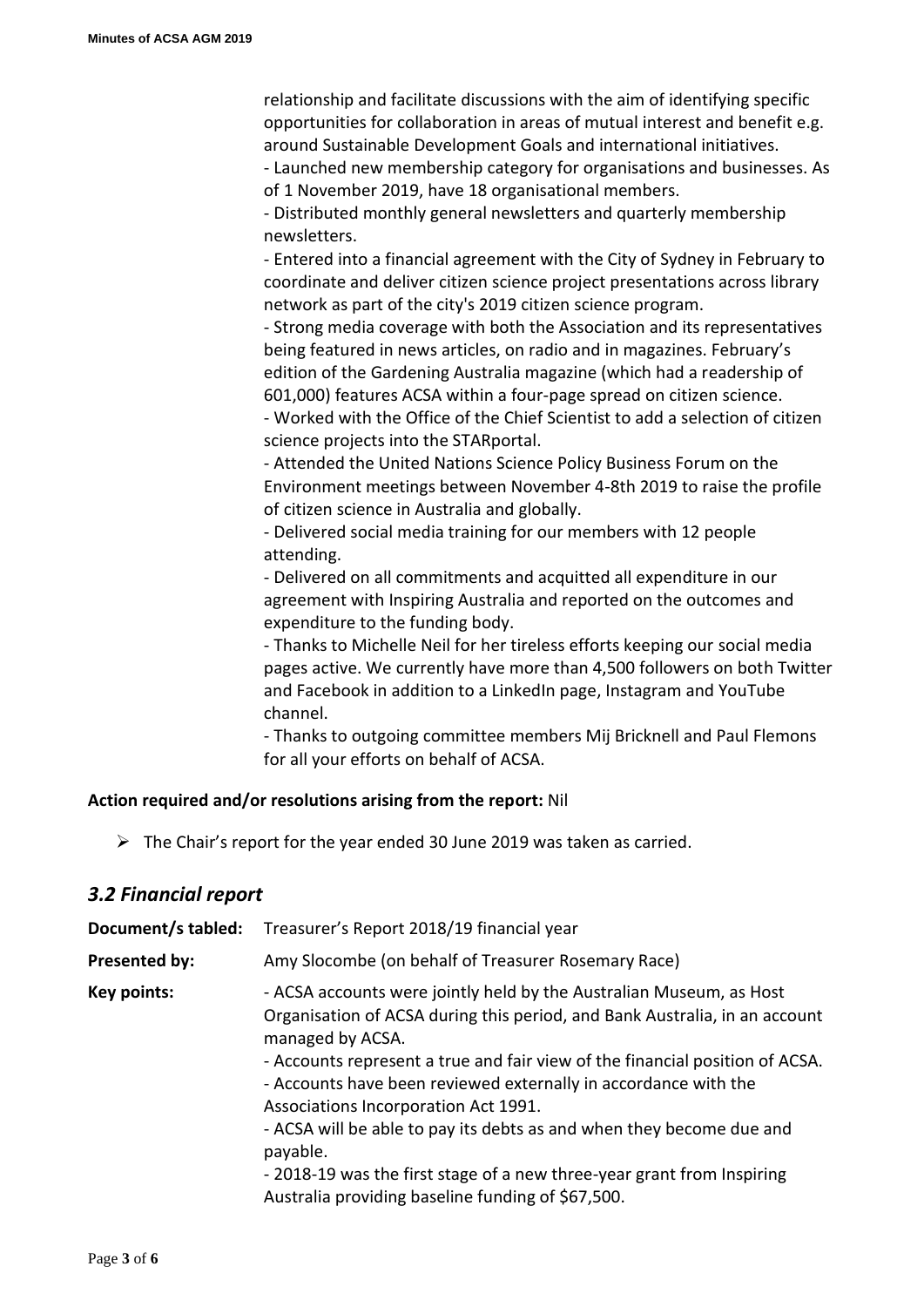- Financial Membership of ACSA yielded \$16,982 in membership fees over the 2018-19 financial year.

- Actual expenditure was 1.2 times forecast expenditure due to some unexpected costs associated with salaries, website and advertising. - FY 18-19: Revenue \$44,913.97, Expenditure \$86,472.24, Account balance \$73,512.79

#### **Action required and/or resolutions arising from the report: Nil**

➢ The Treasurer's report for the year ended 30 June 2019 was taken as carried.

### *3.2 Reviewer's report*

| Document/s tabled:   | Reviewer's Report                                                                                                                                                                                                                                                                                                                                                                                                                                                                                                                                                                                                                        |
|----------------------|------------------------------------------------------------------------------------------------------------------------------------------------------------------------------------------------------------------------------------------------------------------------------------------------------------------------------------------------------------------------------------------------------------------------------------------------------------------------------------------------------------------------------------------------------------------------------------------------------------------------------------------|
| <b>Presented by:</b> | Amy Slocombe (on behalf of Reviewer Alex Wilson)                                                                                                                                                                                                                                                                                                                                                                                                                                                                                                                                                                                         |
| Key points:          | - ACSA is required to have its accounting records reviewed annually under<br>the provisions of the Associations Incorporation Act 1991.<br>- ACSA appointed an external reviewer to review the accounts as held by<br>both the Australian Museum and Bank Australia.<br>- The reviewer stated that:<br>* Proper accounting and other records have been kept by the<br>association;<br>* The financial statement of the association has been correctly drawn<br>up, and<br>* The review was conducted in accordance with Section 75 of the Act.<br>- It was concluded that the accounting records satisfy the requirements of<br>the Act. |

#### **Action required and/or resolutions arising from the report:** Nil

 $\triangleright$  The Reviewer's report for the year ended 30 June 2019 was taken as carried. Moved by Stephanie Von Gavel. Seconded by Patrick Tegart.

## **Agenda item 4: Host**

| Document/s tabled:   | Nil                                                                                                                                                                                                                                                                                                                                                                                                                                                                                                                                                                                                                                    |
|----------------------|----------------------------------------------------------------------------------------------------------------------------------------------------------------------------------------------------------------------------------------------------------------------------------------------------------------------------------------------------------------------------------------------------------------------------------------------------------------------------------------------------------------------------------------------------------------------------------------------------------------------------------------|
| <b>Presented by:</b> | Dr Alice Motion                                                                                                                                                                                                                                                                                                                                                                                                                                                                                                                                                                                                                        |
| <b>Key points:</b>   | - Dr Alice Motion is ACSA's new Host Institution Representative. Alice<br>works in the School of Chemistry and is the co-chair of the University's<br>Citizen Science Node.<br>- Alice stated that The University of Sydney is excited to be ACSA's host for<br>at least the next 3 years and believes there will be a strong and mutually<br>beneficial partnership between the two organisations, with both sharing<br>many overarching strategic goals.<br>- Hoping to amplify the impact of ACSA through collaboration, advocacy<br>and partnership.<br>- Citizen science is well established at the University with many research |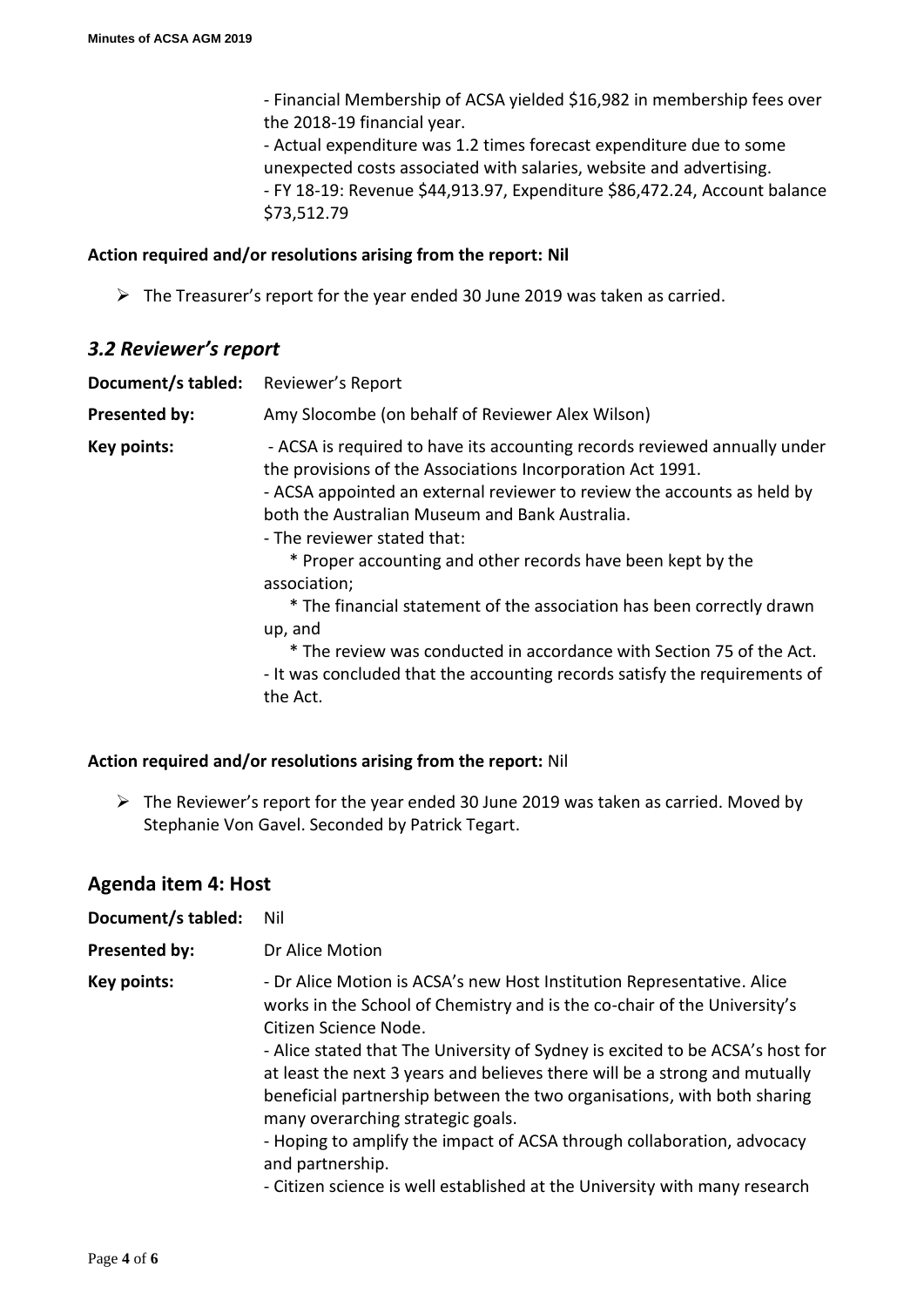projects up and running already.

- The Citizen Science Node was formed to bring people together from many different departments to explore how they could do citizen science better. - Looking forward to building a joint community and connect citizen scientists with researchers in Universities across Australia.

## **Agenda item 5: Strategic Plan Update**

**Document/s tabled:** 2015-2018 Strategic Plan Review

2019-2022 Strategic Plan

**Presented by:** Dr Erin Roger

**Key points:**  $-$  ACSA Management Committee (lead by Jenn Loder) completed an evaluation of achievements under previous Strategic plan (2015-2018). The review document now available on the website. - The document reports on the various goals and activities that we listed under the plan and is a great reflection on what we've been able to achieve over the past three years. - New Strategic Plan 2019-2022 has been developed and is now officially

launched. Plan is available on the website and is open for comment.

**Agenda item 6: ACSA Seed Grant Winners**

**Presented by:** Dr Erin Roger

**Key points:** - Erin thanked all who put in a submission for the 2019 ACSA Seed Grants. There were 13 submissions in total. - Erin announced the two winners who receive \$1000 to put towards their professional growth or the growth of their project in line with ACSA's strategic goals of participation and practice. - Congratulations to Dr Erinn Fagan-Jeffries, The University of Adelaide (Project: Pupils for Parasitoid Wasps) and Jodie Valpied (Project: Bacchus Marsh Platypus Alliance).

## **Agenda Item 7: Election of Management Committee members**

**Presented by:** Patrick Tegart

### *Expiring/vacant committee memberships*

The terms of appointment for the following people expired or were declared vacant:

- Jenn Loder (General Member)
- Mij Bricknell (General Member)

### *Nominations*

Patrick advised that nominations in writing were received prior to the meeting for the following people:

• General Member – Jordan Gacutan, NSW